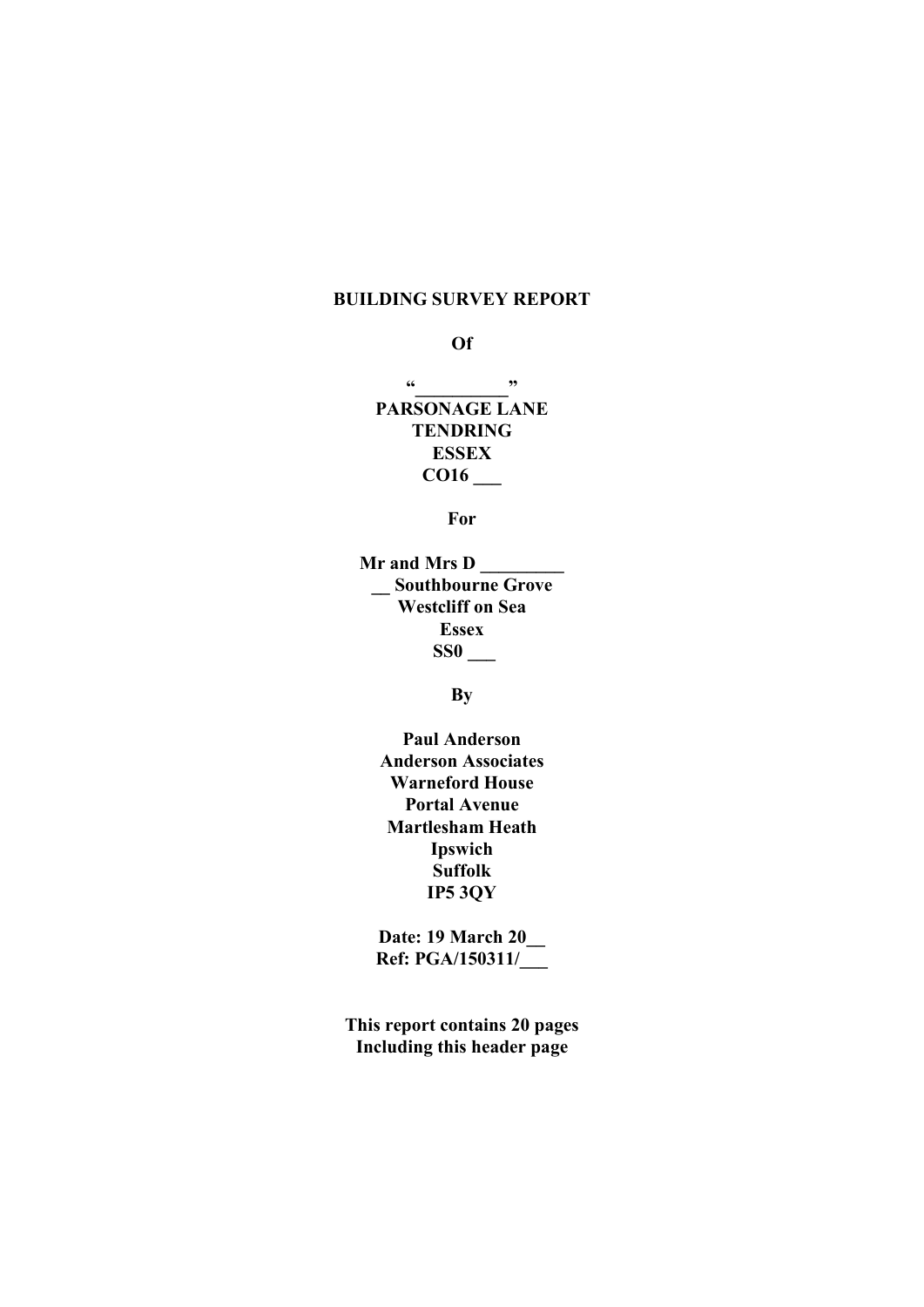# **CONTENTS**

Page No.

|       | <b>PARTICULARS</b>                                                     | $\mathbf{1}$ |
|-------|------------------------------------------------------------------------|--------------|
| 1.00  | <b>CONDITIONS AND LIMITATIONS OF SURVEY</b>                            | 1&2          |
| 2.00  | <b>SITE</b>                                                            | 3            |
| 3.00  | <b>DESIGN</b>                                                          | 3            |
| 4.00  | <b>STRUCTURE</b>                                                       | 4            |
| 5.00  | <b>FABRIC</b>                                                          | 5            |
| 6.00  | <b>SERVICES</b>                                                        | 8            |
| 7.00  | <b>FITTINGS AND FINISHES</b>                                           | 9            |
| 8.00  | <b>OUTBUILDINGS, GROUNDS AND BOUNDARIES</b>                            | 10           |
| 9.00  | <b>ENVIRONMENTAL FACTORS</b>                                           | 11           |
| 10.00 | <b>FINANCIAL CONSIDERATIONS</b>                                        | 12           |
| 11.00 | <b>CONCLUSIONS</b>                                                     | 14           |
|       | <b>Appendix A - Cost Summary</b><br><b>Appendix B- Contractor List</b> | 15<br>16     |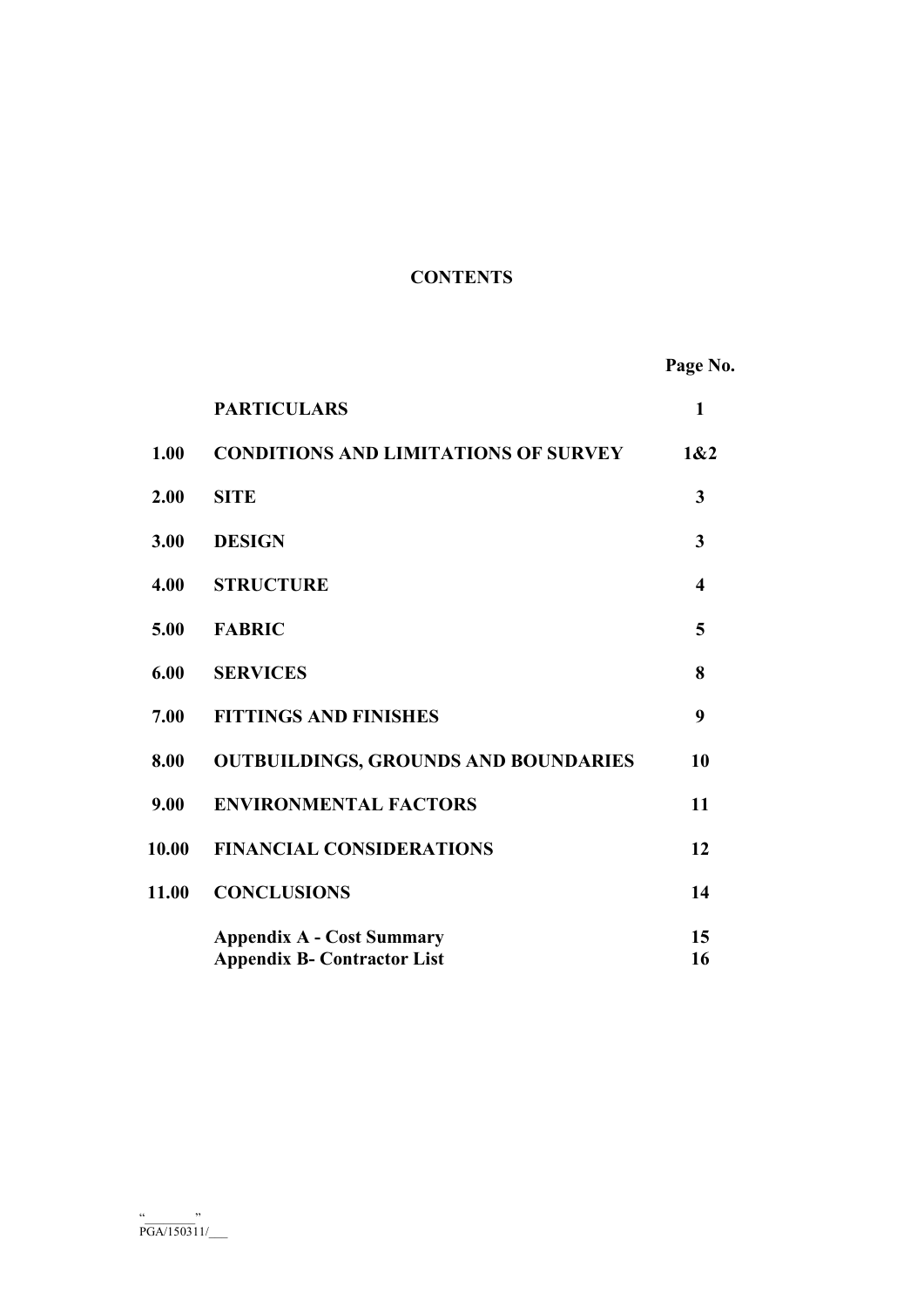| Detached               |
|------------------------|
| 1980s                  |
| Freehold               |
| Owner/Occupier         |
| 19 March 2015          |
| Dry, overcast          |
| <b>Building Survey</b> |
| None                   |
|                        |

#### 1.00 CONDITIONS AND LIMITATIONS OF SURVEY

A detailed inspection of the dwelling will be undertaken as far as access permits. Advice will be given upon the condition and quality of the structure and fabric. We will indicate where we feel short-lived materials exist and where future faults could occur where these can be reasonably foreseen.

We will make comment upon any adverse highway, planning or environmental factors, which are likely to affect the property both now and in the foreseeable future, as far as are apparent during our inspection. Naturally, enquiries to confirm this information must also be undertaken by your legal adviser in the normal manner. In addition, your legal adviser should establish that adequate planning approval and building regulation consent has been obtained on any relevant development or building works already undertaken.

Unless we advise you to the contrary in our report, all comments upon leases, guarantees, tenancies, legal restrictions, license agreements, trading accounts or other relevant matters will be based upon information gathered verbally from the client, occupier or other person stated with the report, unless confirmed in writing by your legal adviser.

An inspection of the boundaries will be made and we will comment upon any poorly defined areas. We will also comment upon any obvious physical encumbrances to the property, e.g. rights of way, easements, tenancies, etc. However, some encumbrances may not be obvious from an inspection and it is for your legal adviser to make more categorical investigations.

Every effort will be made to inspect as much of the building as possible. We would particularly wish to stress the limitations of our inspection, insofar as we cannot comment upon those areas obscured or inaccessible and neither can we say whether such areas are free from defect. In particular where the property is furnished, it is normally the case that some areas cannot he inspected, e.g. below fitted carpets, and behind/under heavy/fixed furniture fixtures and fittings and other effects. Naturally where we consider a fault may be concealed, further investigation will be recommended.

Our comments and recommendations within the report will be based on a single inspection. No monitoring of cracks, damp areas or other faults will be possible. Without the benefit of re-inspection of the property over time it may not be possible to come to categorical conclusions in some instances. We will indicate where further investigation or monitoring would be prudent. We have not investigated whether the site is or has been contaminated. Your legal advisor should investigate what the previous use of the property was prior to purchase.

No investigation of the sub-soil or its foundations will be undertaken or any trial bore holes dug. If from examination of the building above ground level there are indications of movement, failure of the foundations or other reason to suspect subsidence, heave or landslip problems, we will make appropriate comments and advise you where we feel further specialist investigations would be prudent.

For the purpose of the report we will assume that no high alumina cement concrete, calcium chloride additive or other deleterious material has been used in the construction of any part of the building unless expressly stated to the contrary in the report. No tests of asbestos material will he undertaken but where possible we will indicate where it exists and whether it is likely to be a health hazard.

Where securely fixed floorboards, such as modern tongued and groove variety are laid to floors it is usually not possible to lift them without damage. We will try to lift some floorboards to undertake an inspection of the sub floor void where there are exposed loose boards that can be lifted without damage. This will naturally only be undertaken with the consent of the vendor or occupier. No comprehensive inspection of the sub floor void is therefore normally possible. We will indicate in our report where these inspections were made and specific advice will be limited to these areas. More general comments will apply to the floors as a whole.

All roof spaces and cellars will be inspected where access hatches are reasonably accessible and of an adequate size. Naturally we cannot comment upon the form of construction or condition of these areas where no inspection is undertaken. Neither can we say that these areas have adequate thermal insulation or ventilation and whether any vapour barriers have been incorporated, where this is appropriate.

We are equipped with a portable ladder extending to a height of about 3 metres. Close inspection of areas beyond this height, for example, flat roofs to two storey buildings, dormer roof windows, chimney stacks, valley, etc., can only be undertaken where reasonable access exists. We will be pleased to arrange for more detailed access where this has been confirmed in writing with you prior to our inspection. Additional charges will be applicable. No inspection of chimney flues or linings will be possible unless and accessible flue door exists. Neither will it be possible to determine the performance of flues or fires.

Except where it forms part of the structure of the dwelling, only a superficial inspection of garages and outbuildings will be undertaken. Moreover a superficial inspection only will be undertaken to garden walls, gardens, fences, paths, etc. We can, of course, undertake a more detailed inspection of these areas where this has been agreed in writing with you prior to our inspection.

A visual inspection only will be undertaken to services as far as access permits. This will include electric wiring, gas services, underground drain systems, plumbing and heating. Unless agreed prior to our survey inspection, no specialist tests will be undertaken to services. In particular it will be necessary to undertake a specialist pressure test of drains before we could say whether there are any leaks present. Where we do have cause to suspect fault or shortcomings to services as a result of our inspection, we will recommend where specialist tests would be prudent.

The fee we have quoted for our Building Survey is exclusive of the cost of specialist contractors attending the properly, carrying out tests and providing written reports. Their fees must be confirmed in writing prior to their inspections and settled by you. Whilst we can select specialist firms whose work is known to us and who have provided satisfactory services in the past, we are not to be held responsible for any damage or negligence caused by the specialist firm.

No inspection of specialist services or appliances such as lifts, burglar alarms, water softeners, fire alarms, swimming pool systems, filtration plants, air conditioning or other appliances or machinery, will be undertaken. You should arrange for your own specialist inspection if you require a report upon these items.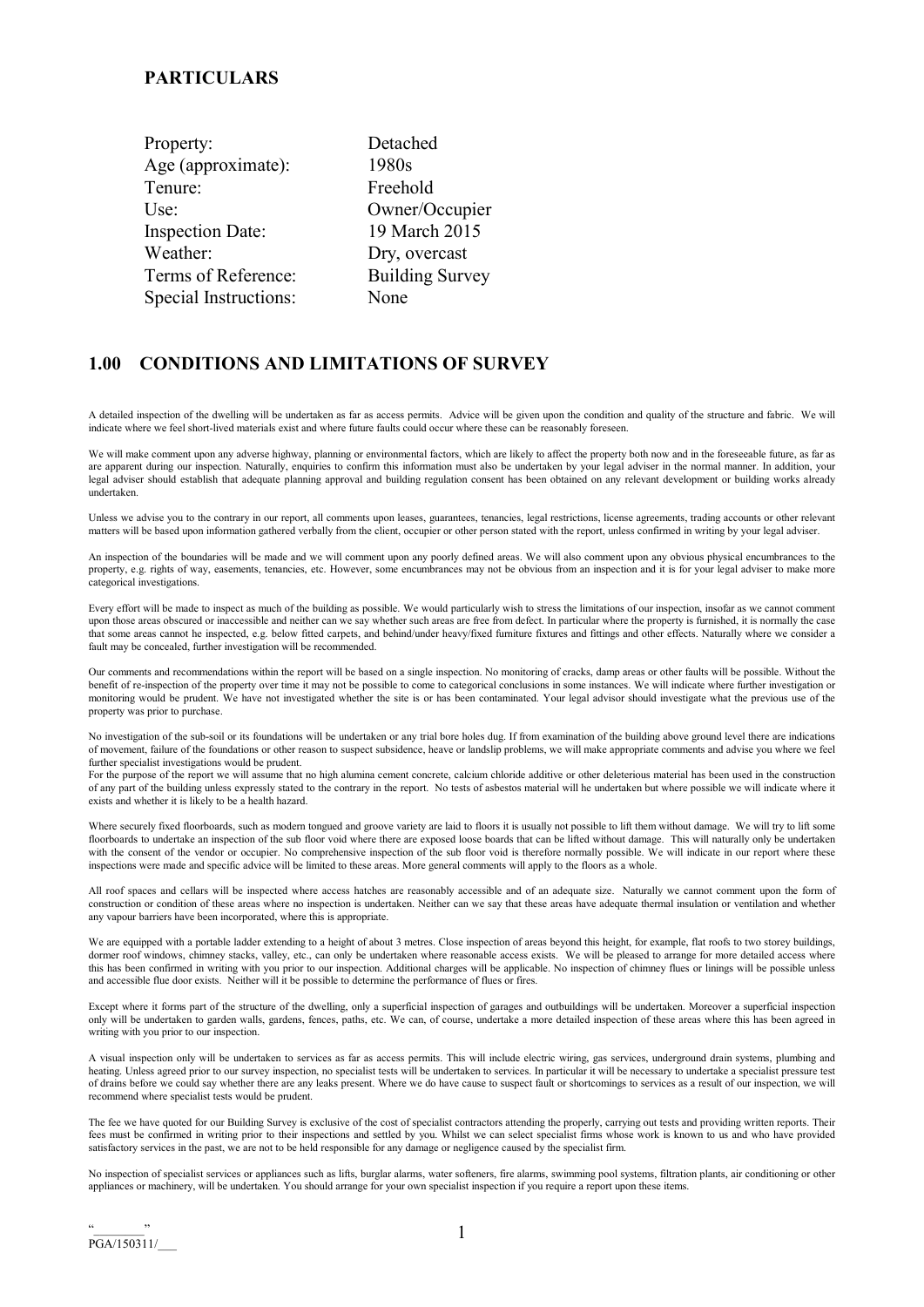Unless stated in our report to be present, it is not always possible to state whether cavity wall insulation has been installed. We are unable to confirm the type, size, adequacy or condition of cavity wall ties, if used. Thus it will only be where these elements are causing a detectable fault at the time of our inspection that a report will be made upon them.

It will be assumed in our report that you have personally inspected the property and that you have satisfied yourself that the size, type and layout of the -accommodation, outbuildings and grounds suit your requirements. We would be pleased to advise you upon any particular requirements you have concerning the use or alteration of the property where this has been confirmed in writing prior to our inspection.

We strongly recommend that you obtain all specialist reports, estimates and have further investigation and exposure work carried out prior to a legal commitment to purchase. We also recommend these estimates and reports be forwarded to ourselves and your legal adviser, as appropriate for comment where relevant. When making our report, the following assumptions will he made. Your legal adviser should confirm they are appropriate;

- The property is not subject to any unusual or specialty onerous restrictions, encumbrances or outgoings and that good title can be shown.
- The property and its value are unaffected by any matters which would be revealed by a local search and replies to usual enquiries, or by any statutory notice, and that neither the property, nor its condition, nor its use, nor its intended use, is or will be unlawful.
- That inspection of those parts which have not been inspected would neither reveal material defects not known to the inspecting surveyor or will have an adverse effect on the property that may affect its sale or purchase.

That any alterations or additions in the form of material developments already carried out to the property have, where required, been granted all relevant local authority approval.

The report will be confidential to you, your professional adviser and any other person expressly stated in our report. We accept responsibility to you alone and that the report will be prepared with skill, care and diligence reasonable to be expected of a competent Chartered Surveyor. We accept no responsibility whatsoever to any person other than yourself; any such person relies upon the contents of the report at their own risk if the whole or any part of this report or any reference is to be included in any published document, circular, or statement without Anderson Associates Chartered Surveyors' prior written approval. .

If after occupation a defect is found the Surveyor must be informed in the first instance and before any remedial action is taken. Failure to do this could invalidate/effect any claim made against the Surveyor.

© Anderson Associates 2005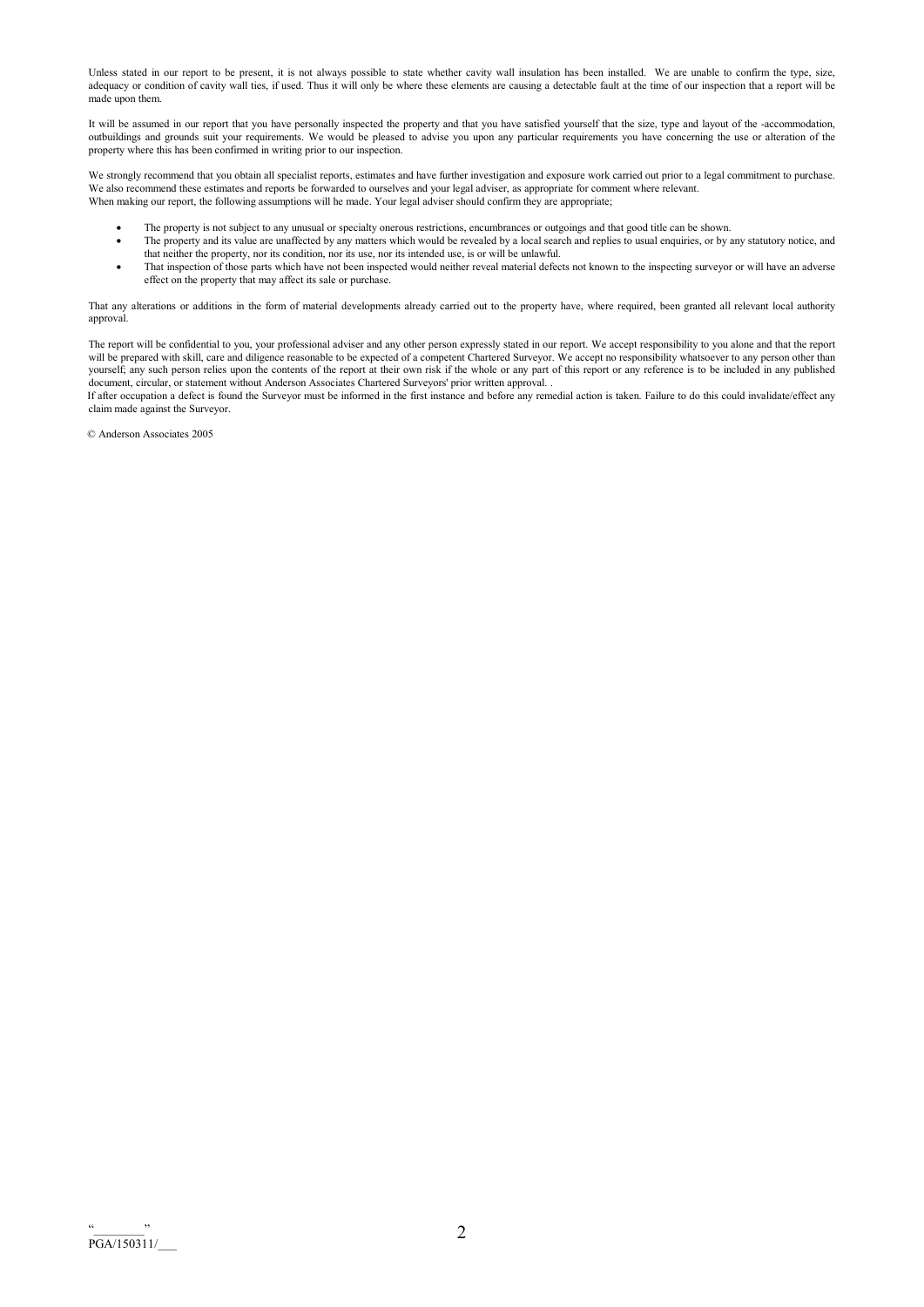# 2.00 SITE

Consider the nature of the area, the immediate surroundings, the site and any physical encumbrances. Review their effect on the structure and enjoyment of the property.

2.01 The property is located in a semi rural area developed from around the 1950's onwards. There is a mixture of various types of accommodation and sizes within Parsonage Lane and adjacent roads. Parsonage Lane is located off the B1035 Heath Road and has good links with the A120 and A133. The nearest stations are Weeley and Great Bentley.

# 3.00 DESIGN

Review the accommodation and its layout, assess modernization's and alterations, appraise the buildings for the use to which it is being put, have regard to the features of particular concern's interest.

3.01 The property is believed to have been constructed in 1980s. It is a detached dwelling, two storeys high with gabled pitched roofs. There is a projecting front porch with the roof extending across the front of the property, forming the front section of the attached garage to the left side of the front elevation.

> Walls appear to be predominantly load-bearing cavity brickwork and blockwork. Roofs are covered with concrete tiles.

Windows are of open pane design and the main entrance door is set to the centre of the property below the projecting pitched roof porch.

The accommodation internally includes:

Ground floor – From the front door the hall leads to the ground floor wc/utility, study, lounge to the left with the dining room and kitchen to the rear/right. A side door from the kitchen leads to the side access. Doors from the lounge and dining room lead to the rear garden, conservatory and side access to the front.

 First Floor - The timber stairs leads to the first floor comprising bathroom and 4 No. bedrooms of varying sizes.

## 3.02 External

 The front garden area comprises brick paved drive with off street parking leading up to the front door and garage with separate side access to the rear. The remainder is shrub borders and lawn.

 The rear garden comprises paved patio. The remainder is lawn and shrub areas. Side access leads to the front.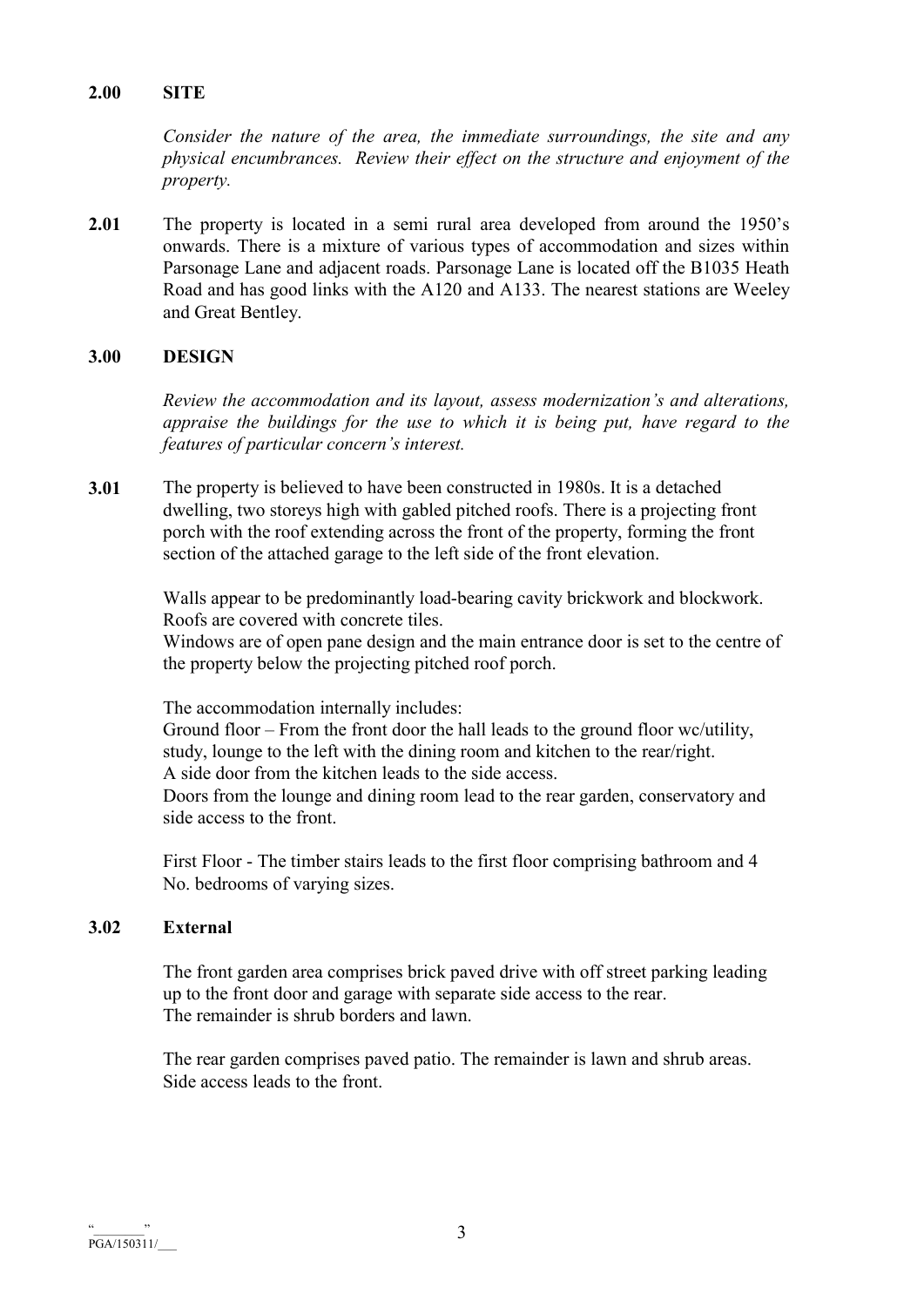# 4.00 STRUCTURE

Establish how the building is structurally framed, check the condition and the adequacy of the structure, note any movement or deflection in the structure, advise on remedial works and assess the condition of the foundation.

# 4.01 Framework

The external walls are a mix of cavity brickwork and blockwork with render to some of the upper elevations.

The ground and upper floors are solid/suspended timber. The roof is of traditional timber truss design.

Other walls within the house are blockwork and timber stud partition walls.

 It is understood the current owner extended the front of the property and added a pitched roof to the garage.

 It should be ensured that the alterations and all other notifiable works were properly executed and Local Authority issued the necessary Planning and Building Regulation consents and approvals and that completion certificates were issued and available.

Your solicitor should carry out the necessary checks and advise accordingly.

4.02 External walls appear upright with door and window openings true and well formed. The suspended floors to the upper storey are reasonably even.

> It was noted that some upper floor areas were slightly springy when walked on. They are adequate to support normal domestic loadings but this suggests that the joist dimensions could have been greater or additional cross support used to eliminate the springing. It is not considered serious.

4.03 The main roof is original and is in generally reasonable condition for its age. See later notes.

### 4.04 Foundations

These were not inspected, but there is no evidence to suggest that the foundations are not in reasonable order.

# 4.05 Movement - All Elevations

 There were no obvious signs of any movement, heave, slip or shear to the front, sides or rear elevation walls.

Restricted access prevented a full inspection of some of the upper areas.

The quality of the brickwork and in particular the pointing is not of a good standard with irregular gaps to vertical joints and uneven horizontal courses.

 Whilst these observations are not of a serious nature the poor quality does distract from an appearance perspective.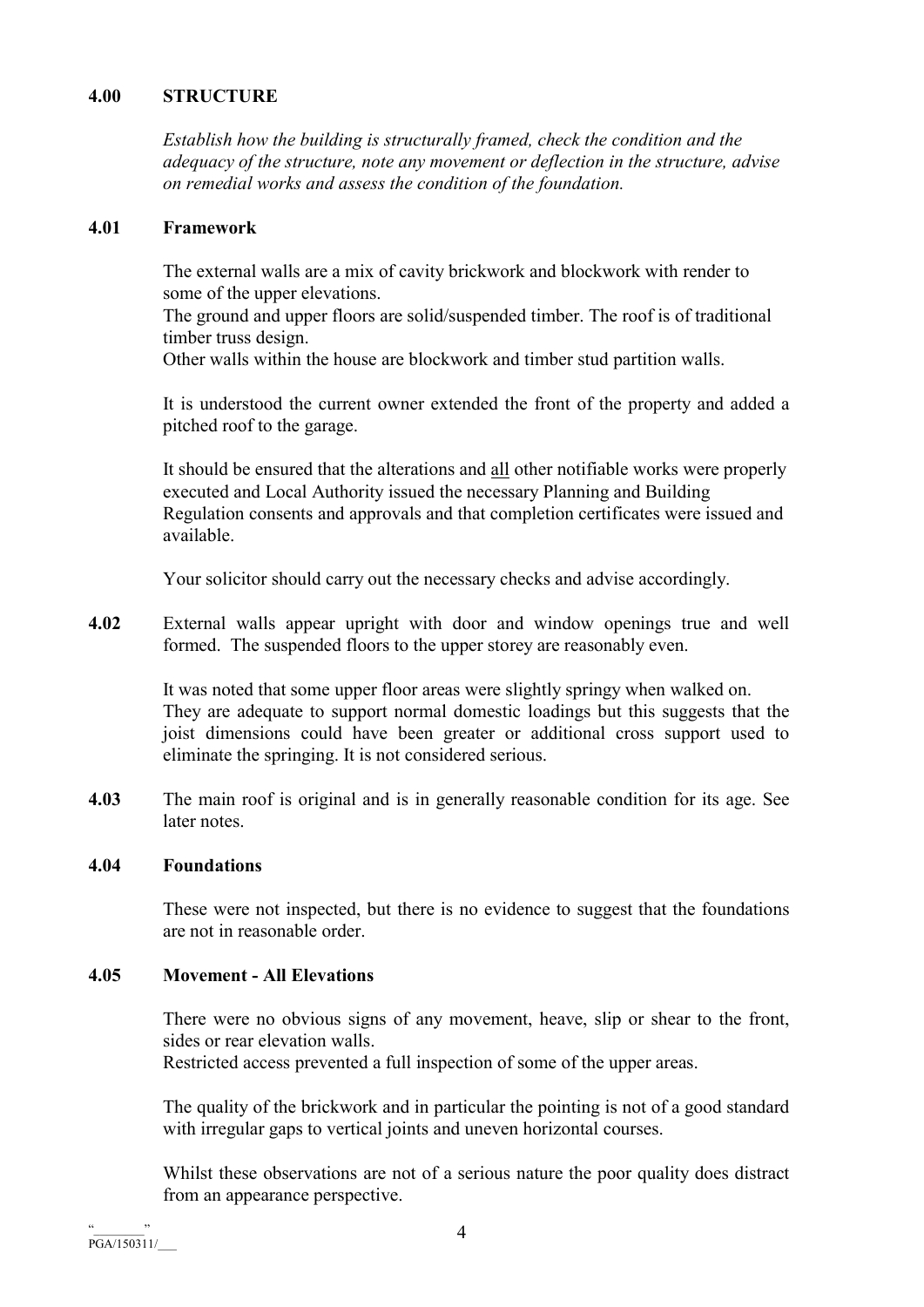The render is in generally good condition, although isolated areas of defective, hollow or cracked render are likely to be found and will require repair, decoration, when the property is next redecorated.

 Apart from minor touching in of the repaired areas of render finish, full redecorations should not be required for 4-5 years.

4.05 Isolated repairs to brickwork pointing, render and touch in decorations. £300

# 5.00 FABRIC

Describe briefly the elements in the building, consider the construction, design and condition of each element, emphasize poor building detailing and remedial action required, inspect for damp, worm and rot.

# 5.01 DPC

 There were no obvious signs to suggest that the original damproof course is not working as it should.

Fixtures and fittings prevented a full inspection of some of the walls internally.

 A visual inspection did not reveal any obvious damp ingress internally and no significant damp was detected to the accessible external walls internally when tested with a damp meter.

 The ground levels are at an acceptable height and should ideally be maintained to a minimum of 150 mm below the DPC.

### 5.02 Chimney Stacks

 A close inspection of the external chimneystacks was not possible, although from ground level they appear to be in reasonable condition.

 However, the cement fillets, flaunching around pots and capping pieces should be checked close up to ensure they are sound so no water can enter the roof. The cappings require removal of moss and lichen growth.

A tower scaffold should be used to access the roof area.

5.02 Minor repairs to chimney stacks. Clear moss/lichen.  $\text{£}200$ 

# 5.03 Roofs

 A ground level and internal inspection of the roof slopes/timbers was undertaken. The roof is original and in generally reasonable order for its age, although a general overhaul is advised. The underfelt is in good condition.

Minor cracks to the gable verge mortar fillets and valleys require repairs in places.

 The main roof void is considered to be inadequately ventilated. It is advised that ridge or tile vents be provided to provide cross ventilation at high level.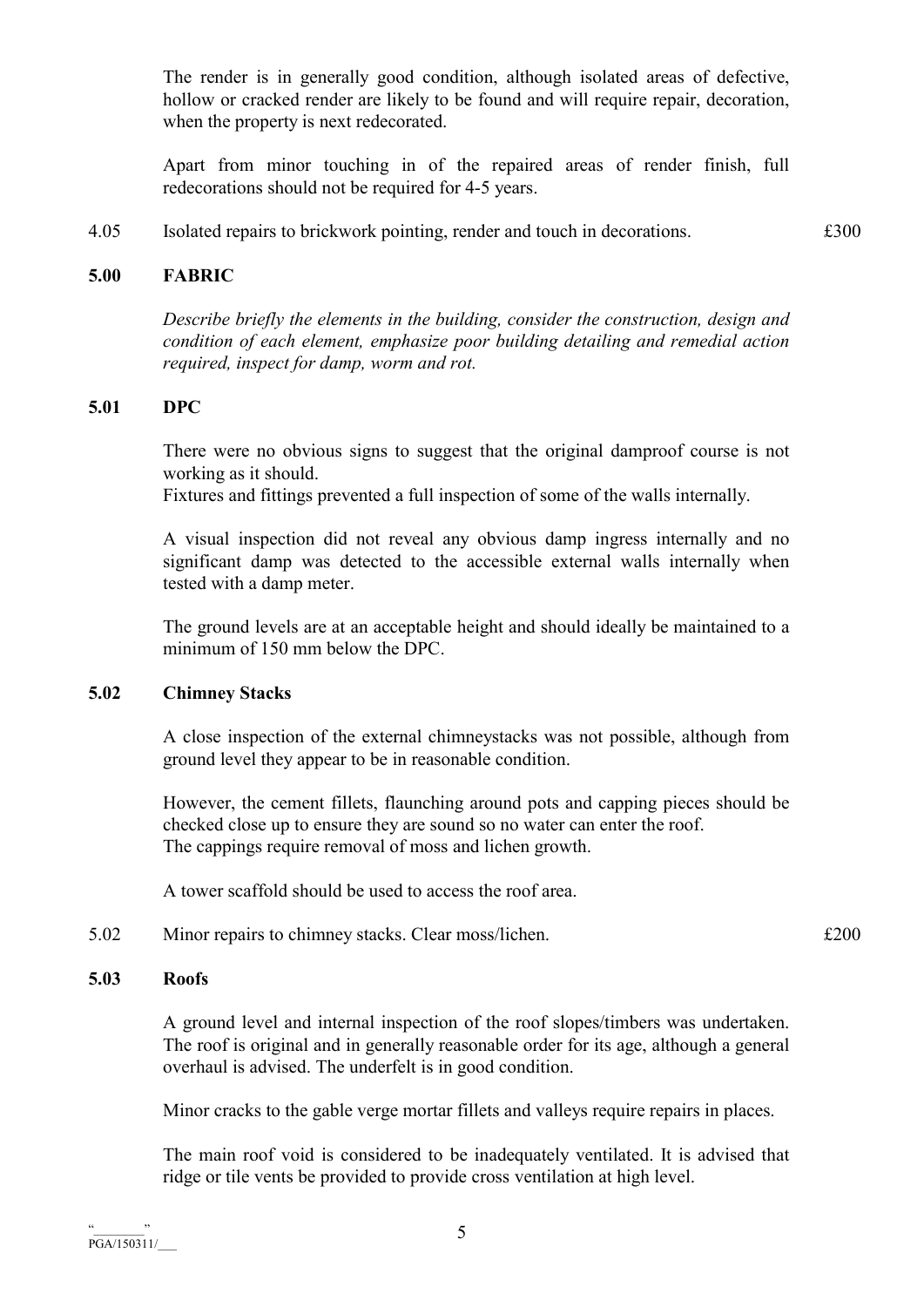Improved roof ventilation is particularly important if roof insulation is increased.

 The moss and lichen growth to roof tiles and valleys should ideally be removed as it can in some instances hasten the deterioration of the coverings and surfaces, as it retains moisture preventing the surface drying out as quickly as it should.

- 5.03 Overhaul main roof, remove moss and lichen. £400
- 5.03 Improve roof ventilation.  $\epsilon$ 900

#### 5.04 Windows

Windows to the property comprise uPVC double glazed casements. All windows are in good condition. It is understood the ground floor windows are around 8 years old with the first floor windows older.

 The lock mechanisms, catches and rubber seals require regular checks to ensure they are working properly. They should also be cleaned regularly to reduce the affect of airborne chemical pollutants on the window surfaces.

 Sealed double glazed door and window units only generally last for between 10-15 years. The seals deteriorate causing misting and condensation to the air gap. Some future replacements should be allowed for.

 Your solicitor should ensure that FENSA certification is available for the uPVC windows and doors if required at the time of installation.

5.04 Overhaul uPVC windows and doors.  $\epsilon$  200

#### 5.05 Doors

 The external doors to the property are part glazed uPVC. Internal doors are composite panel self finished type. All doors are in fair condition with no obvious issues noted. (See 5.04 regarding maintenance of uPVC doors)

#### 5.06 Internal Walls

 Walls are plastered with ceramic tiling to the kitchen, bathroom and WC. The wall plaster is in generally good order.

 Hairline cracks were noted in places and likely due to thermal shrinkage. These are not considered serious and can be repaired with internal decorations.

# 5.07 Fire Places

The lounge has an electric fire fitted. It is believed able to burn solid fuel.

 It is important that if solid fuel or gas fires are used/installed they are serviced and flues swept annually and that exhaust gases can escape freely. The build up of carbon monoxide gas due to blocked flues can be lethal.

As a minimum a smoke test should be done to ensure the flue draws properly.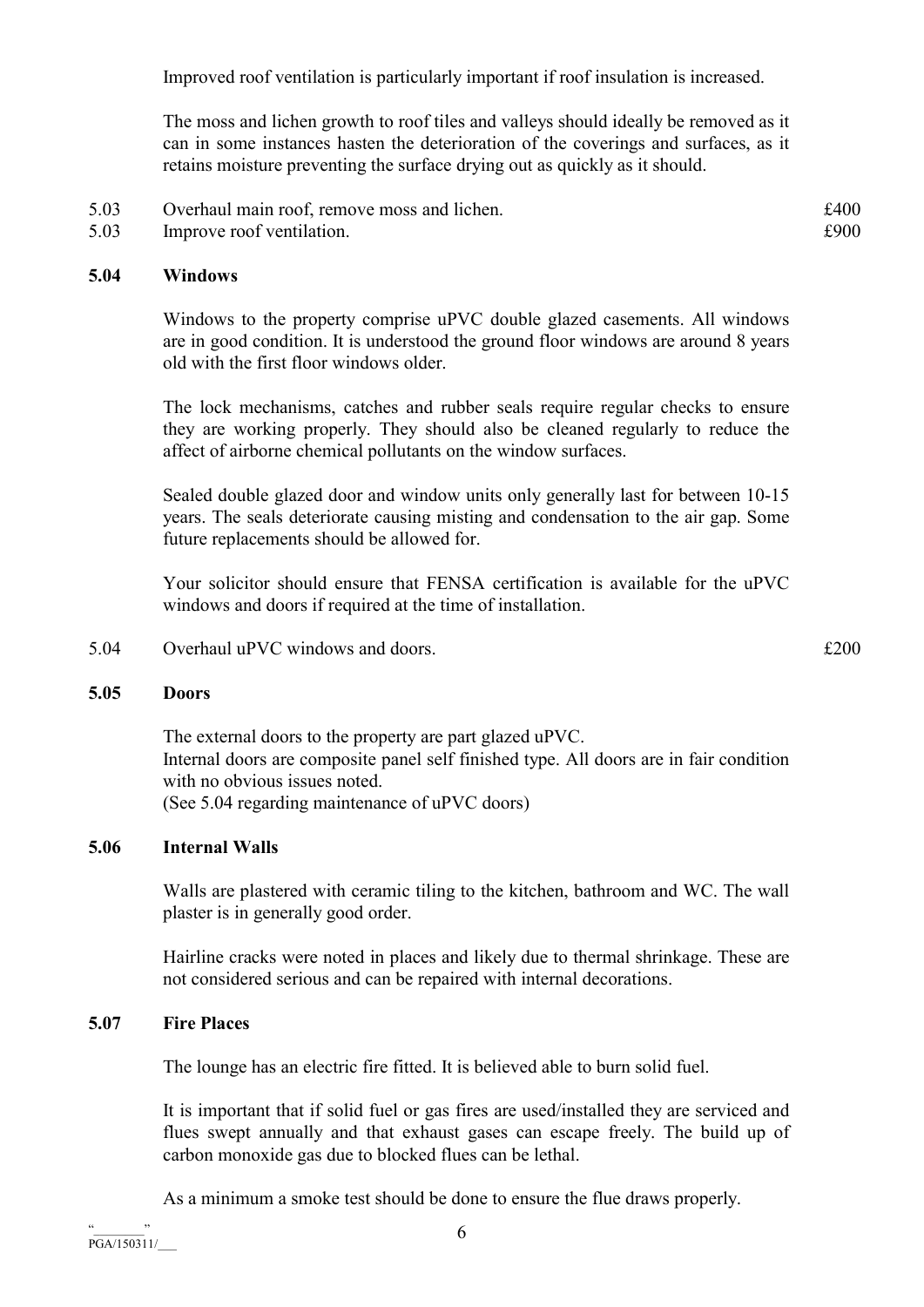5.07 Smoke test to lounge fire. (If used)  $\text{£}100$ 

# 5.08 Ceilings

 Ceilings are plaster and Artex. They are in generally good order all round with no major sagging, cracking or staining. Early Artex contained asbestos. (See 9.03)

 Isolated cracking and minor defects noted in places are not serious and can be repaired with internal redecoration.

# 5.09 Stairs

 Located off the hall. They are in generally good order although creaking was noted on some treads. This is not considered serious.

# 5.10 Floors

 Floor finishes are a mix of vinyl, laminate, carpet and ceramic tiles. Coverings are in generally good order. Minor undulations and some creaking were noted on the first floors, although no serious sloping or sagging was found.

 Without breaking out section, it cannot be determined if the solid floors have a DPM below them. Although due to their age it is unlikely that one is not present. There were fortunately, no significant issues noted to the floors with the limited inspection that was possible.

# 5.11 Joinery

 The original external joinery has been largely replaced with uPVC. It is understood this was done at the same time as the windows.

 It is uncertain if the original fascias and soffits were removed or if the new uPVC has been fixed directly over them. This is not a good detail as it can encourage the retention of damp and restrict ventilation to the roof spaces.

 There are no signs to suggest this is an issue but further checks should be made to confirm there are no problems. If the original fascias are still present they should ideally be removed, the uPVC refixed including provision of adequate ventilation.

 Remaining external joinery is in fair order but requires attention within the next year.

Internal doorframes, skirting and architrave's are softwood generally in good order.

5.11 Redecoration of remaining external joinery.  $\text{£}200$ 

### 5.12 Worm and Rot

 The vast majority of timber used in construction over the last 30 or so years is normally pre-treated prior to installation. To this end; we were unable to detect a general attack of worm in any of the accessible timbers inspected.

7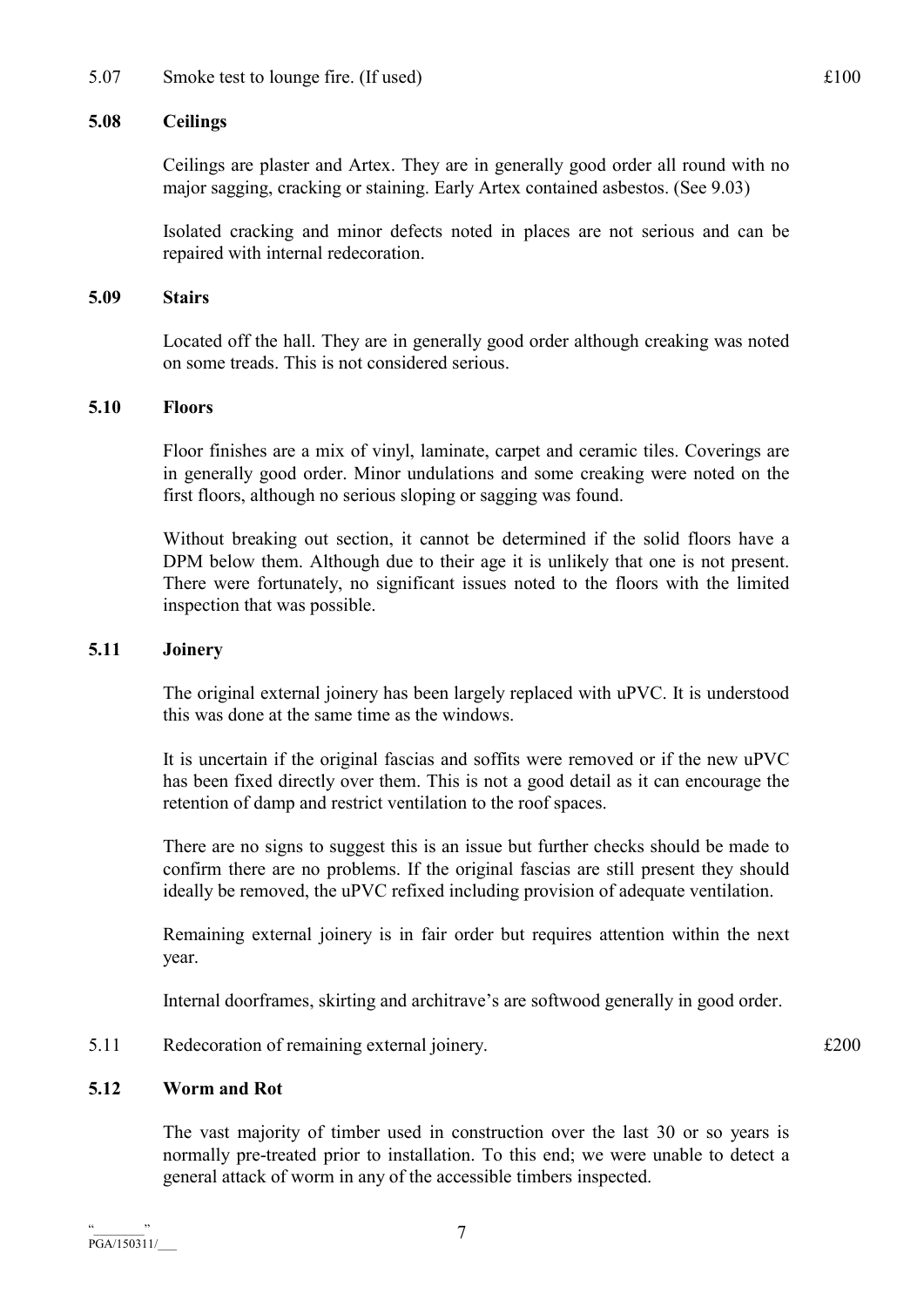In a property of this age, it would be unusual to find signs of worm or rot, but if it is detected, we consider it can be treated in an isolated manner as a maintenance item.

# 6.00 SERVICES

6.01 Electric, gas heating, water and drainage services. Review the design and construction and overall condition of each installation; recommend tests by Qualified Engineers and all remedial action required.

### 6.02 Electric's

 The meter and the fuse box are located in the garage. The electrical system was not inspected in detail.

 It is believed some alterations have been done to the electrical system but is largely original. It appears to be in fair order.

 However, unless current test certificates/Part 'P' certification are available confirming the whole system is in order it is advised a test and report is undertaken to the complete electrical system as a precaution. It is likely this report will recommend as a minimum an upgrade.

 The spotlights require an adequate air gap and ventilation over them to eliminate/ reduce the risk of overheating and fire. This is normally achieved by spacer cones. They appear ok but should be checked as a precaution.

 Other fixed electrical appliances, including immersion heater, garage, loft and external light and power supplies etc., should be checked prior to use to ensure safe working and that they are adequately protected. None should be used until they have been confirmed as safe

Electrical work should be done by an NIC/EIC and Part 'P' registered electrician.

- 6.02 Electrical test and report. Up grade. £500
- 

# 6.03 Gas

No mains gas is supplied to the property.

 The oil tank is located in the rear garden. It should ideally have a bund wall around it to prevent possible ground contamination from oil leaks/spillages. The supply pipe should also be adequately protected below ground to prevent damage and oil leaks. No access was possible to inspect this.

 The oil tank should be protected from the elements as this can cause premature deterioration and leaks. They can be expensive to replace.

### 6.04 Plumbing

Mains water supplies the kitchen sink and water tank.

It is uncertain if other concealed pipe work has been lagged. This should be checked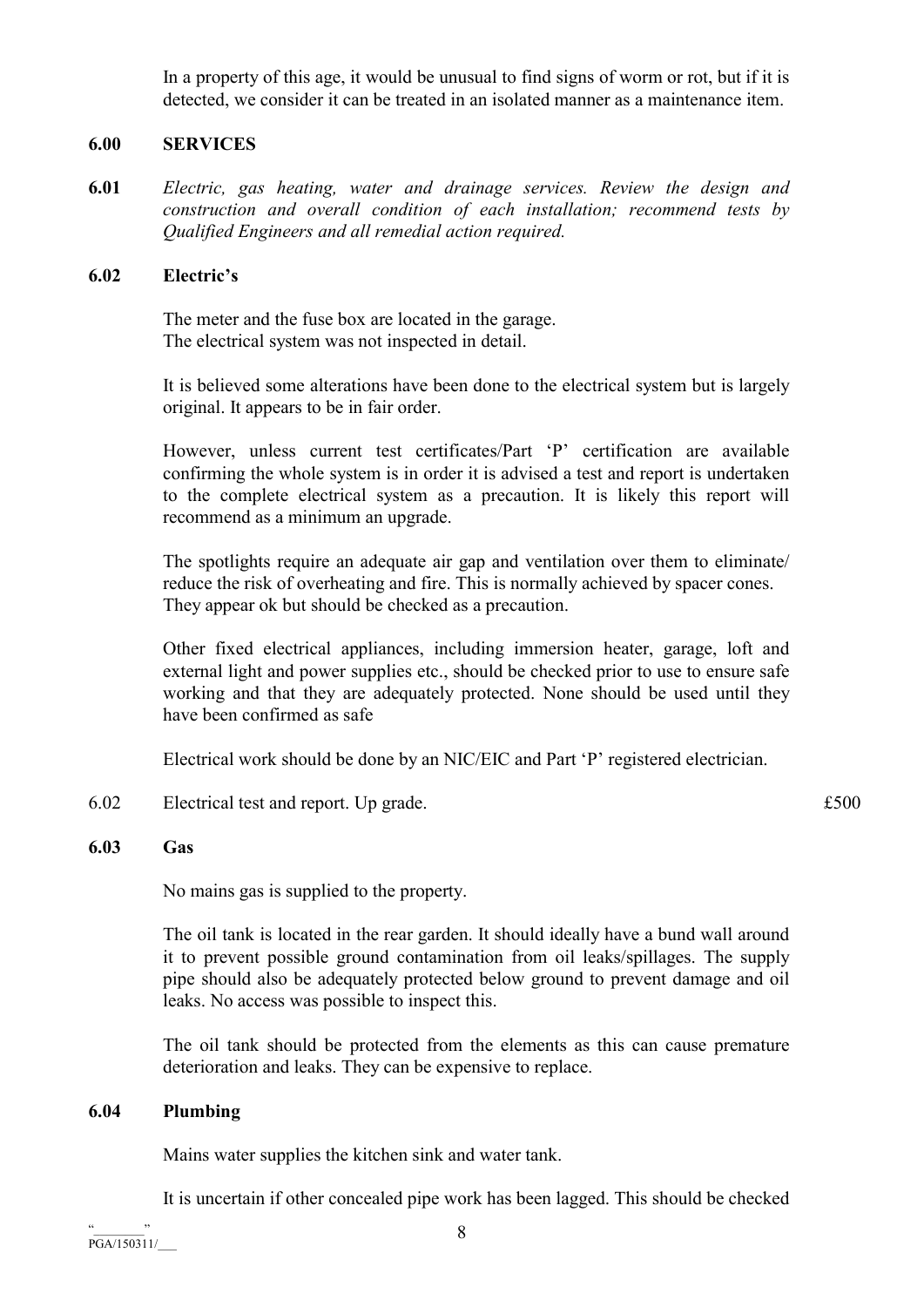as on thawing, frozen pipes can cause serious water damage. Insulation to some pipework and tank requires improvement. Tanks require lids.

6.04 Lag all concealed/unlagged pipes, tanks and fit lids. £200

#### 6.05 Heating

 The central heating system was not inspected in detail. Oil fired boilers normally have a maximum serviceable life of between 10-15 years.

 It is understood the Worcester boiler located in the garage that heats domestic hot water and radiators was installed around 2000. It is understood the boiler is regularly serviced and will be serviced again prior to completion.

 It is believed to be in reasonable order, however, it is ageing and as such it is considered to have 2-3 years serviceable life left. This should be checked and confirmed.

 The present installation will provide reasonable background heating. If regular servicing is not maintained, fuel bills could be high and safety compromised.

The lower section of flue is corroded and may require renewal.

6.05 Engineer's report and service of heating and hot and cold water systems. £300

 A Gas Safe registered heating engineer should undertake all heating/plumbing work.

 New boilers must comply with minimum statutory energy efficiency standards and must be approved by the LA Building Control. This normally means the installation of the more expensive condensing type boilers including a full system upgrade.

 Replacing just the boiler can often cause leaks to the rest of the retained system due to the increase in pressure.

 A new condensing combi boiler will obviate the need for the hot water cylinder and roof tanks.

 Older boilers are significantly less efficient than the newer condensing type. In addition whist these boilers may be serviceable it is often not possible to obtain the parts needed as they are no longer made, so the boiler has to be replaced due to the lack of parts needed to service it.

# 6.06 Drains

 Surface water and soil drains discharge to the drainage installation that runs across the side of the property to the septic tank to the rear.

 Rainwater fittings are uPVC. The system appears to be in fair condition, although some of the gutter joints require re-sealing to avoid dripping and sections refixed to allow proper discharge of storm water to the down pipes.

Some wastes and downpipes require rodding access and gullies fitted with covers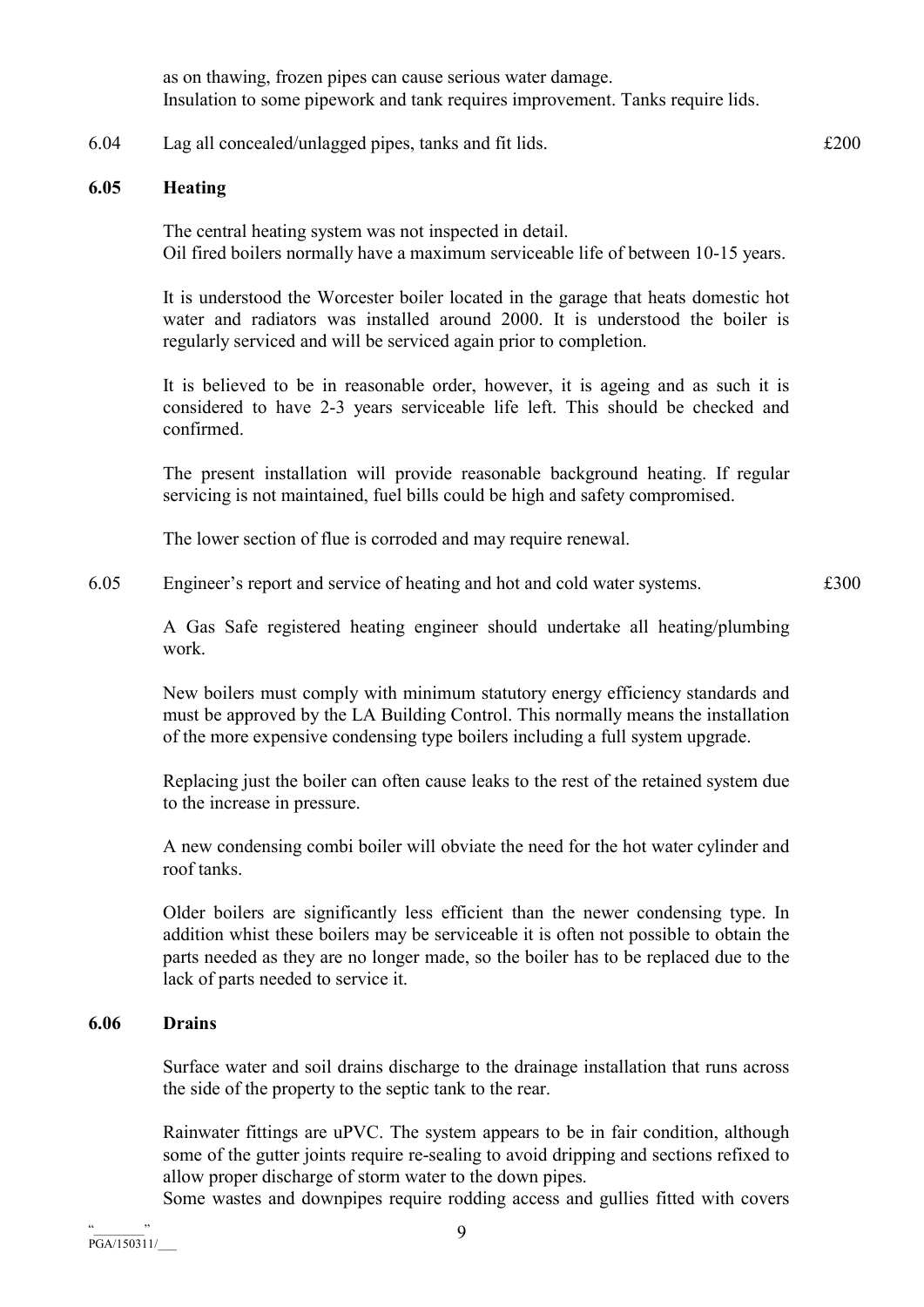and surrounds. The drain channel to the front drive should be regularly cleared.

 It is uncertain if storm water discharges to the septic tank or soak-aways. It should be ensured that gutters and gullies are kept clear to prevent debris blocking the drains and soak-aways. Providing new soak-aways due to blockages is expensive.

 The inspection chamber covers located to the rear were lifted. What could be seen of the drains appeared reasonably free flowing.

 It is understood some improvements and upgrading have been done to the foul waste and septic tank arrangements. It was not inspected to check its capacity or if it is adequately vented.

 Smaller capacity tanks require more frequent emptying, which can be expensive. It is understood from the vendor that it is of reasonable size and only requires emptying every 4-5 years. This should be checked and confirmed.

Note: There are now environmental restrictions and regulations regarding foul water discharge to rural water courses.

> It is advised that further investigations are undertaken to the foul and storm water disposal systems to ensure that any alterations fully comply with current regulations.

> It is recommended as a precaution a CCTV survey is done and the runs jetted to be certain of no major problems, although no obvious signs within the accessible chambers or above ground suggest this.

- 6.06 Works to storm and foul water fittings.  $\pounds 300$
- 6.06 CCTV survey and jetting.  $£500$

# 7.00 FITTINGS AND FINISHES

Describe briefly the condition of the general fittings, sanitary appliances and decorations, recommend remedial action needed.

### 7.01 General Fittings

 WC/Utility – Worktop. In fair order. Kitchen - Fitted kitchen with floor, wall units and worktops in good order.

### 7.02 Sanitary Fittings

 Kitchen – Stainless steel sink with mixer tap and water softener. Ground floor Utility/WC – Pedestal basin with pillar taps and wash-down wc. Bathroom – Vanity unit with mono-bloc mixer, acrylic bath with mains shower and mixer tap and wash-down wc.

The sanitary appliances are in generally good condition. None were tested.

# 7.03 Finishes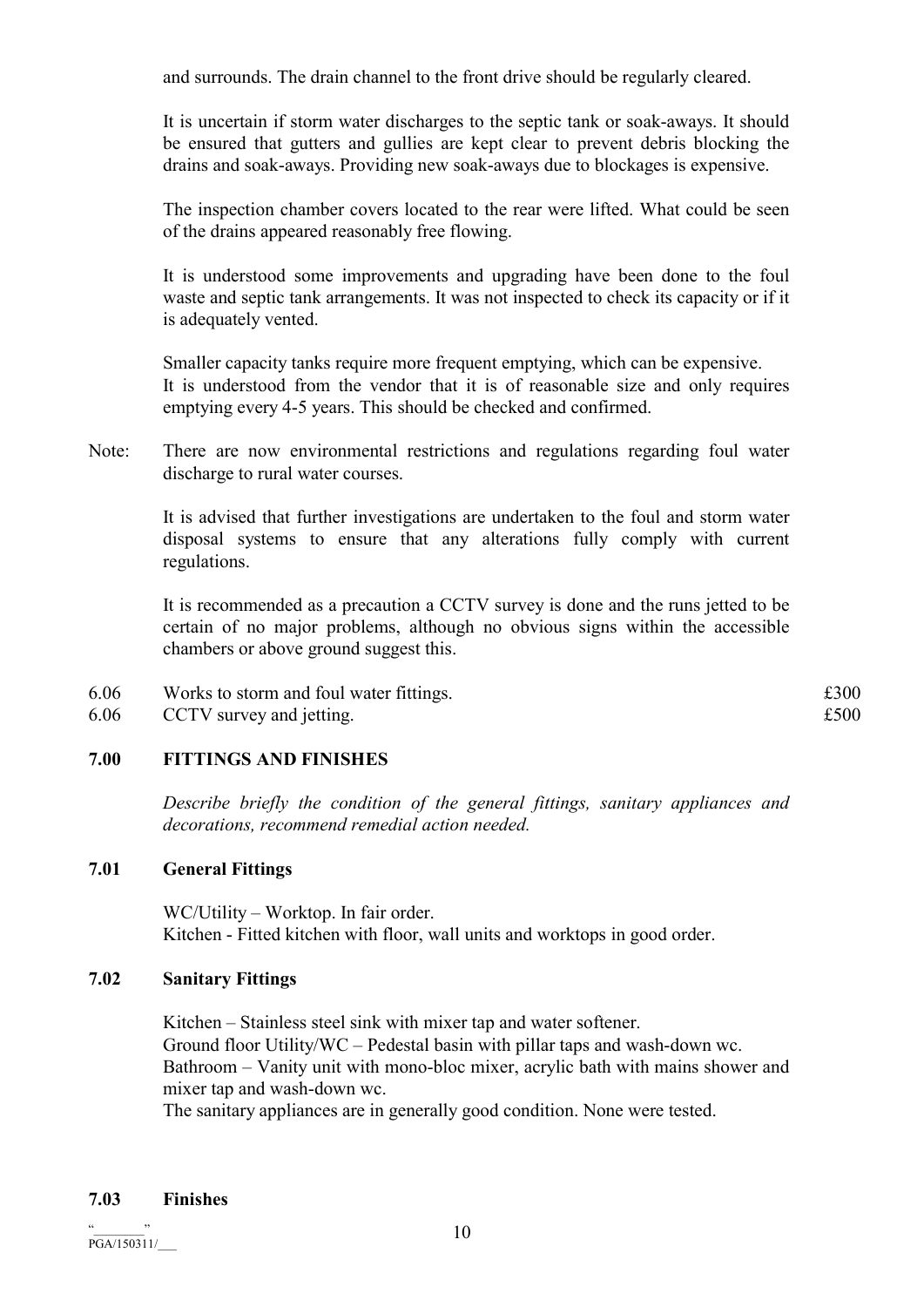Remaining external decorations are in fair condition but will require attention in the next year.

 Ceilings are Artex and/or emulsion. Walls are mainly emulsion finish. The kitchen, bathroom and wc are tiled. Softwood joinery is gloss finish.

 Internally, decorations will need refreshing after fixtures/fittings are removed. No costings given for internals as these are not considered essential.

# 8.00 OUTBUILDINGS, GROUND AND BOUNDARIES

Describe briefly the construction and condition of the buildings attached to the main structure, the construction and condition of boundaries and condition of the grounds. Emphasize the remedial action required.

# 8.01 Outbuildings

 The pergola over the hot tub and small shed/'Wendy house' are in reasonable condition. General maintenance is required. It is uncertain if the hot tub is remaining.

 The garage is in a similar condition as the house. Decorations are in fair condition but remaining joinery requires attention.

Maintenance can be undertaken at the same time as any works needed to the house.

 The conservatory is understood to have been built around 2006. It is in generally good order. The polycarbonate roof panels will require regular cleaning to maintain their performance with the seals and gaskets checked at the same time to ensure the roof is maintained watertight. Gutters should be cleared regularly.

 The uPVC upstand to the conservatory roof house brickwork junction should ideally be overlaid with lead as even minor thermal movement can cause the infill strip to move and allow water to enter the roof.

8.01 General maintenance to outbuildings.  $£500$ 

# 8.02 Grounds - As 3.02

 The grounds and paths etc. are in generally good condition. The paths, drive and patio areas could cause trip and slip hazards in wet, icy weather.

 Generally tree roots are the same size as the crown above ground. The 'zone of influence' of the conifers and trees to the right side boundary in the neighbour's garden are not believed to be causing any issues at present.

 However, they could cause damage to the property, boundaries in the future from damage by root encroachment. The trees and vegetation should be regularly trimmed or ideally all removed. This would be the neighbour's responsibility.

This also applies to the small fir tree to the front right boundary and trimmed trees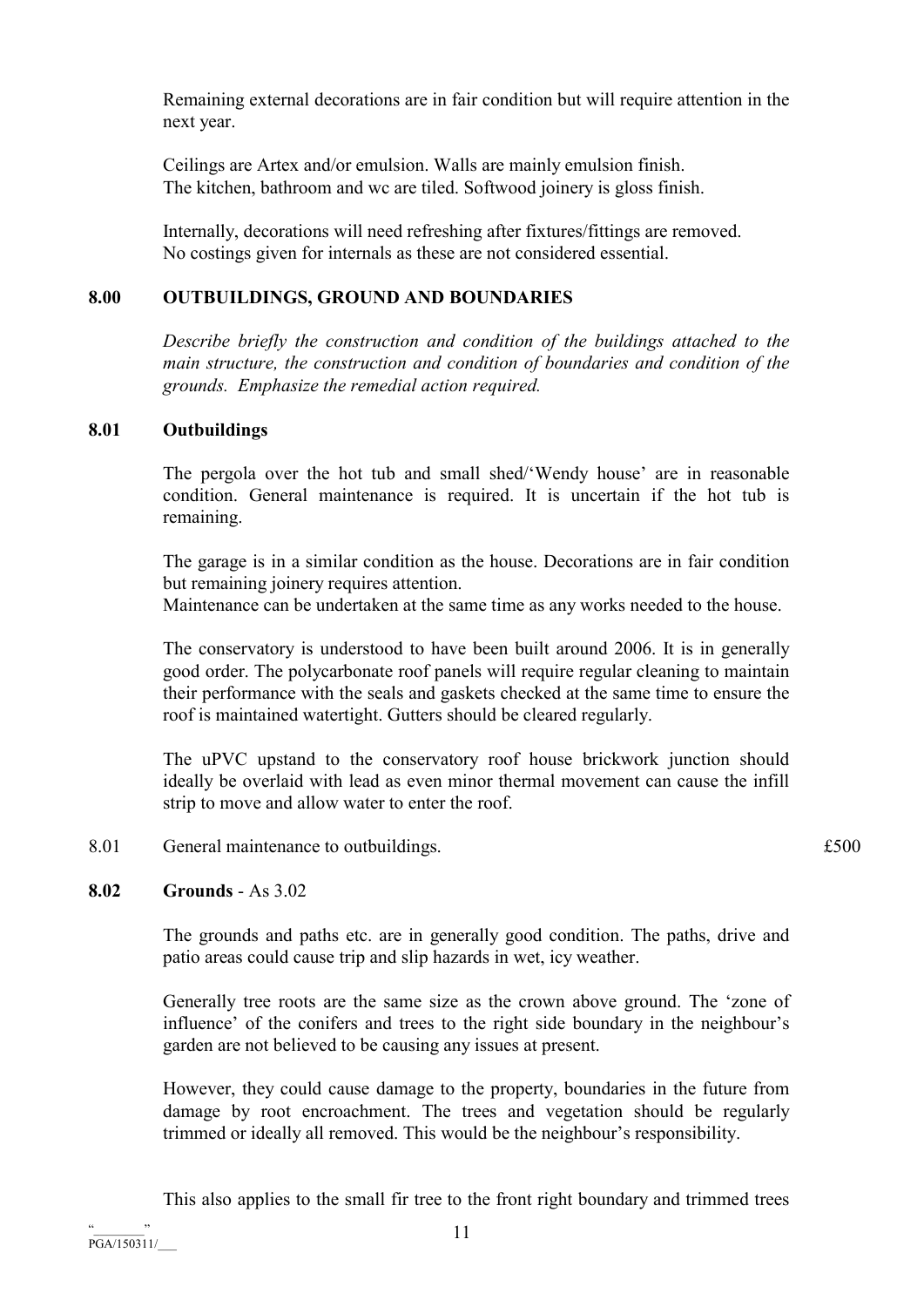to the rear left.

8.02 Trim trees and remove vegetation to grounds and boundaries.  $\pounds 800$ 

 No inspection has been carried out within the curtilage of the property or adjacent properties to identify or list any plants listed in Schedule 9 Part II of the Wildlife and Countryside Act 1981 that may be costly to eradicate from the grounds ponds or water courses. (Japanese Knotweed, Ragwort, Bindweed or other similar species) In this respect separate professional horticultural advice should be sought.

There were however, no obvious signs with the limited inspection undertaken.

### 8.03 Boundaries

 Front – Partly open with some timber fencing. Rear – A mix of timber fencing in fair condition.

 Vegetation and trees to the boundaries should be trimmed or ideally removed to prevent possible damage to the fencing and adjoining owner's property. (See 8.02) 8.03 Boundary repairs/maintenance.  $\text{\pounds}300$ 

 It is advisable that your Solicitor checks on the ownership and repair responsibility of the boundaries.

# 9.00 ENVIRONMENTAL FACTORS

Review internal and external environmental conditions, consider improvements to enhance the internal environment daylight ventilation, insulation, noise, safety, health and security aspects.

### 9.01 Thermal

 It is understood cavity wall insulation is present and guarantees are believed available. The extent of any present to the walls could not be determined. The windows benefit from double-glazing. Loft insulation is considered inadequate and requires improvement.

9.01 Increase loft insulation.  $\epsilon$  500

# 9.02 Ventilation

 All rooms can be ventilated with window opening lights. There are no extract fans to the bathroom, ground floor wc or kitchen. Consideration should be given to installing these to reduce smells and condensation build up.

The cooker hood could be adapted to discharge externally.

9.02 Install 2no' fans. Check existing. Adapt cooker hood.  $\pounds 900$ 

# 9.03 Safety

 $\cdots$   $\cdots$ PGA/150311/\_\_\_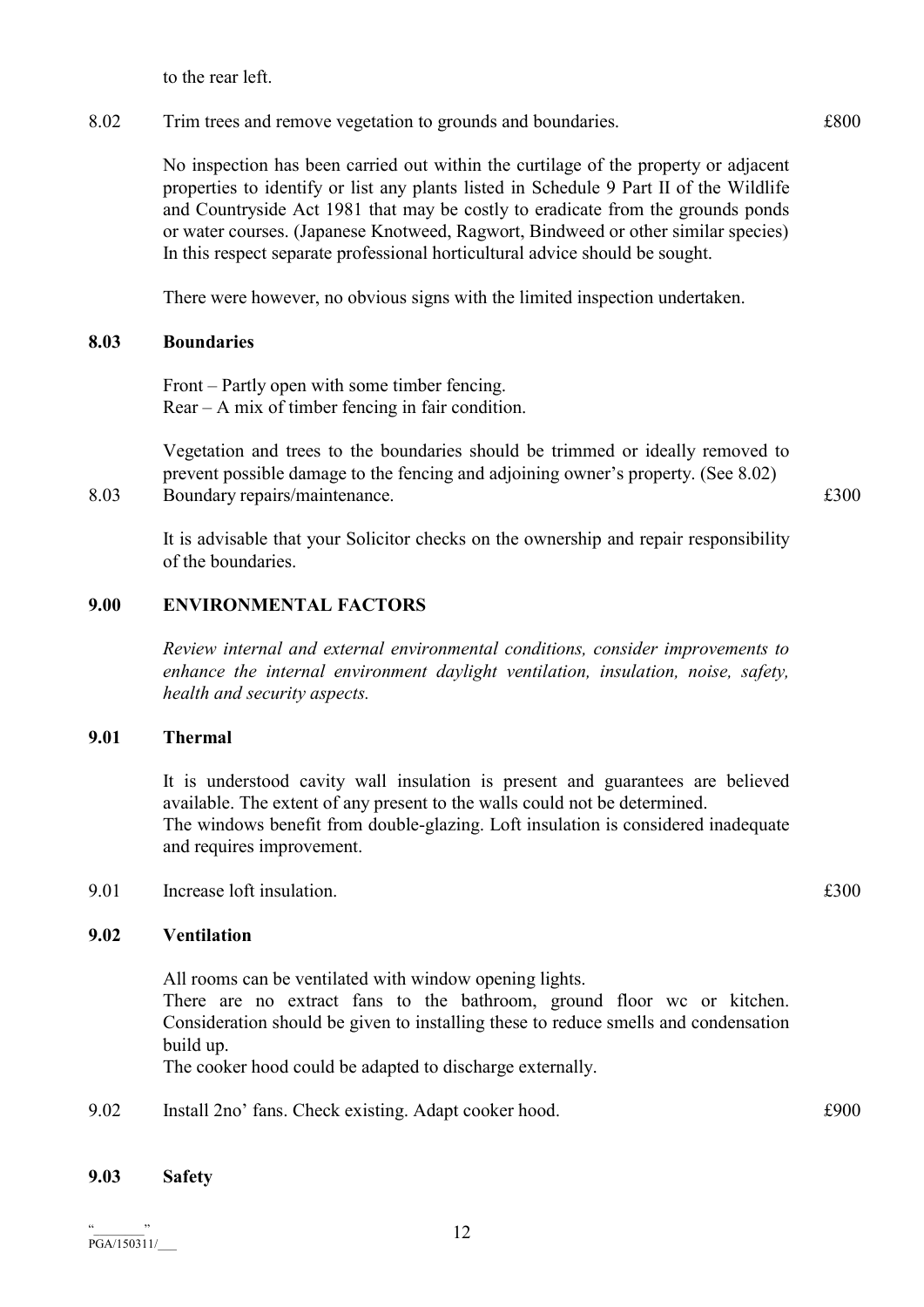The property is generally acceptable from a safety aspect. Drives, paths and patios could be slippery in wet, icy weather.

Both electric and gas installations should be checked by qualified engineers.

 The open pond should be covered or filled in if not used to prevent danger to the elderly, children, wild animals and pets.

 The presence of suspected asbestos has already been highlighted earlier in this report. It was widely contained in early Artex, thermoplastic floor tiles, boiler flues and ducting, water tanks, soffits and rainwater fittings, amongst others.

 Asbestos in good condition is not necessarily a hazard. If it deteriorates and breaks up it can be hazardous. If any asbestos is discovered and removed a licensed removal contractor should do it in a controlled manner. This can be expensive.

 Although unlikely, it is possible that asbestos may be found in other places or currently inaccessible areas during maintenance or renovation works and suitable precautions should be adopted and any suspected materials analysed and dealt with accordingly.

 If there are further concerns enquiries should be made with the vendor or a full asbestos survey and test should be undertaken.

 No costs have been included for asbestos analysis or removal. Specialist advice should be sought.

#### 9.04 Security

 Consideration should be given to changing locks to external doors and the provision of additional security to windows. Your local Crime Prevention Officer can provide additional advice.

It should be noted that inadequate security could affect any insurance claims.

Its semi-rural location may mean there is an increased risk of break-ins.

#### 9.05 Disturbance

 None noted from neighbours at the time of the inspection. Occasional noise from traffic and farm machinery should be expected.

#### 9.06 Acoustics

Generally good with no problems noted from neighbours at the time of inspection.

### 10.00 FINANCIAL CONSIDERATIONS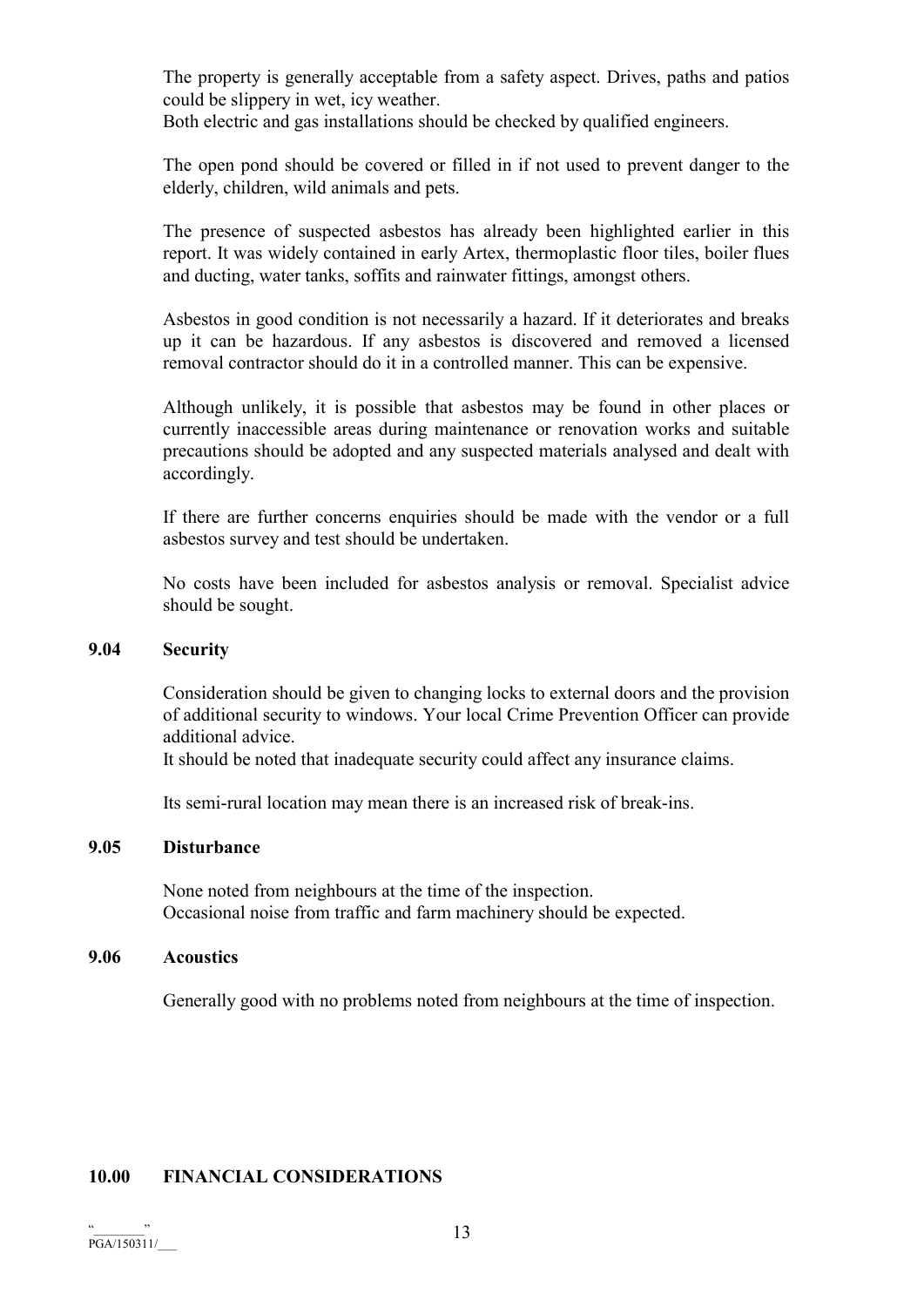Provide estimated costs for remedial works. Assess maintenance problems. Consider development potential legal obligations and responsibilities.

# 10.01 Defects

 Items considered essential in order to put the building into a good state of repair have been collected separately from those considered desirable to improve the enjoyment of the property. Both are listed in Appendix A together with an estimated cost of the works. These costs are approximate and intended as a guide only.

 The works are assessed as if a jobbing builder was carrying out general works and specialists sub-contractors carrying out specialist work.

# 10.02 Maintenance

 The property is in generally reasonable condition and appears to have been reasonably well maintained over the last few years.

 However, parts of the external fabric now require attention and routine maintenance and decoration, particularly the remaining joinery is required, in addition to some improvements to the external elements of the property.

 There are short and long term issues with vegetation and tree growth to the side of the property, rear boundary and to the neighbours. This requires further enquiries, investigation and remedial works now to prevent possible future problems.

# 10.03 Planning

 I am not aware of any special planning provisions or any proposed extensions or building in the area.

 It is understood that the property is being sold with freehold possession without encumbrances.

Ownership of boundaries and responsibility for maintenance needs to be established.

Fixtures and fittings should be the subject of a separate agreement.

 No doubt your legal advisor will determine the situation and advise you on this and any other relevant matters accordingly.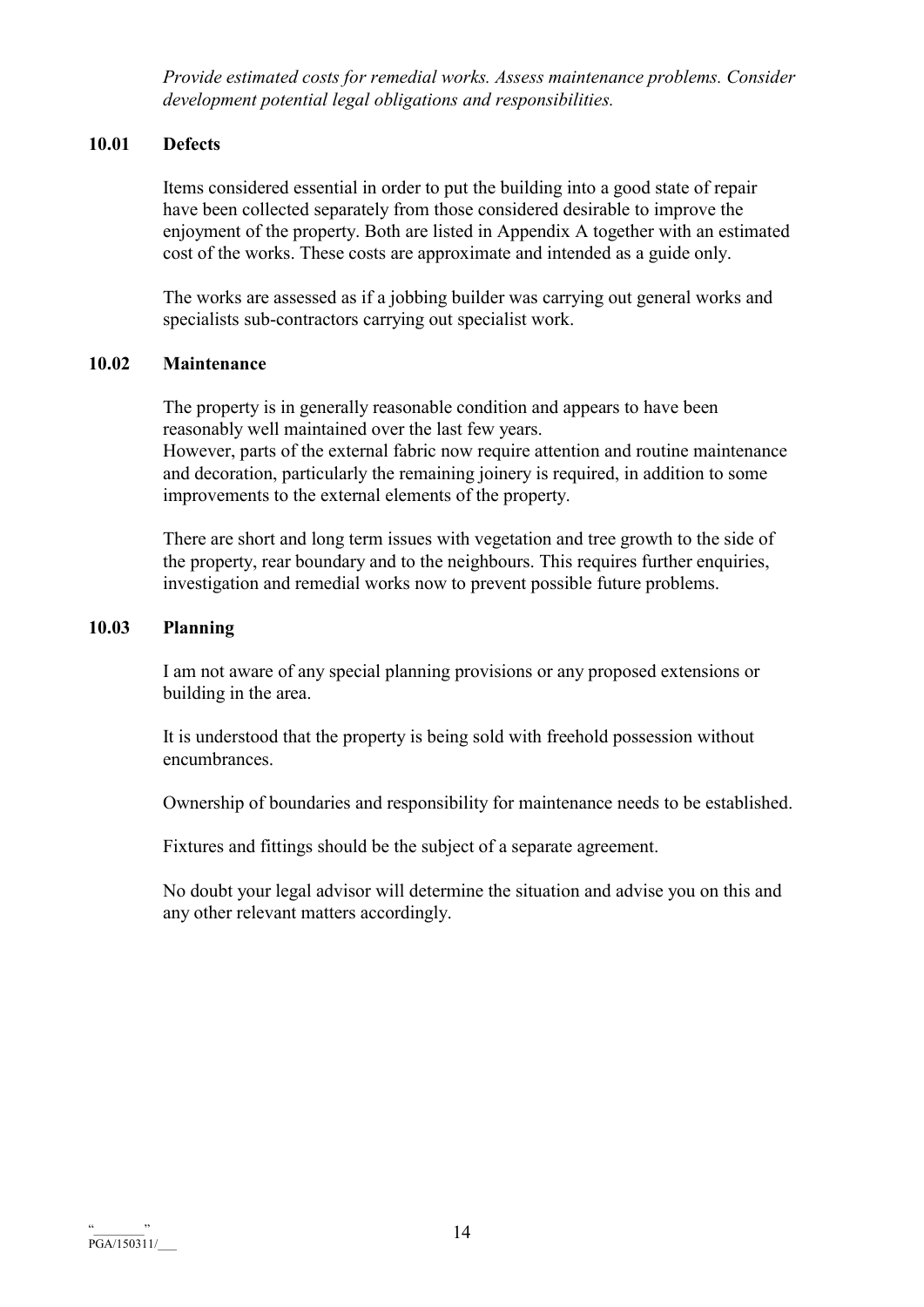### 11.00 CONCLUSIONS

Highlight salient features. Point out areas for further investigation. Relate the condition of the property to that of similar properties. Special advice.

- 11.01 The property offers reasonable sized accommodation.
- 11.02 The structural walls are in reasonable order. The render and pointing require minor repairs. The roofs require a general overhaul, additional ventilation and insulation.
- 11.03 Vegetation and tree issues require attention.
- 11.04 The external fabric is in generally good order, although external decorations will require attention in the next year.
- 11.05 Decorative finishes internally are in generally fair order.
- 11.06 The electrical installation is believed to be in reasonable order. A check is, however advised if current certificates are unavailable to confirm this.
- 11.07 The central heating and hot and cold water systems require checks and service. The boiler is likely to require renewal in 2-3 years.
- 11.08 Sanitary and the kitchen fittings are in good order.
- 11.09 The remedial works required are generally to be expected for this type of property.
- 11.10 It would be advisable to possibly seek a reduction in the purchase price to offset some of these costs listed in Appendix A under essential.

Survey Ends.

Paul Anderson. MRICS, MCIOB 19 March 2015

PGK berl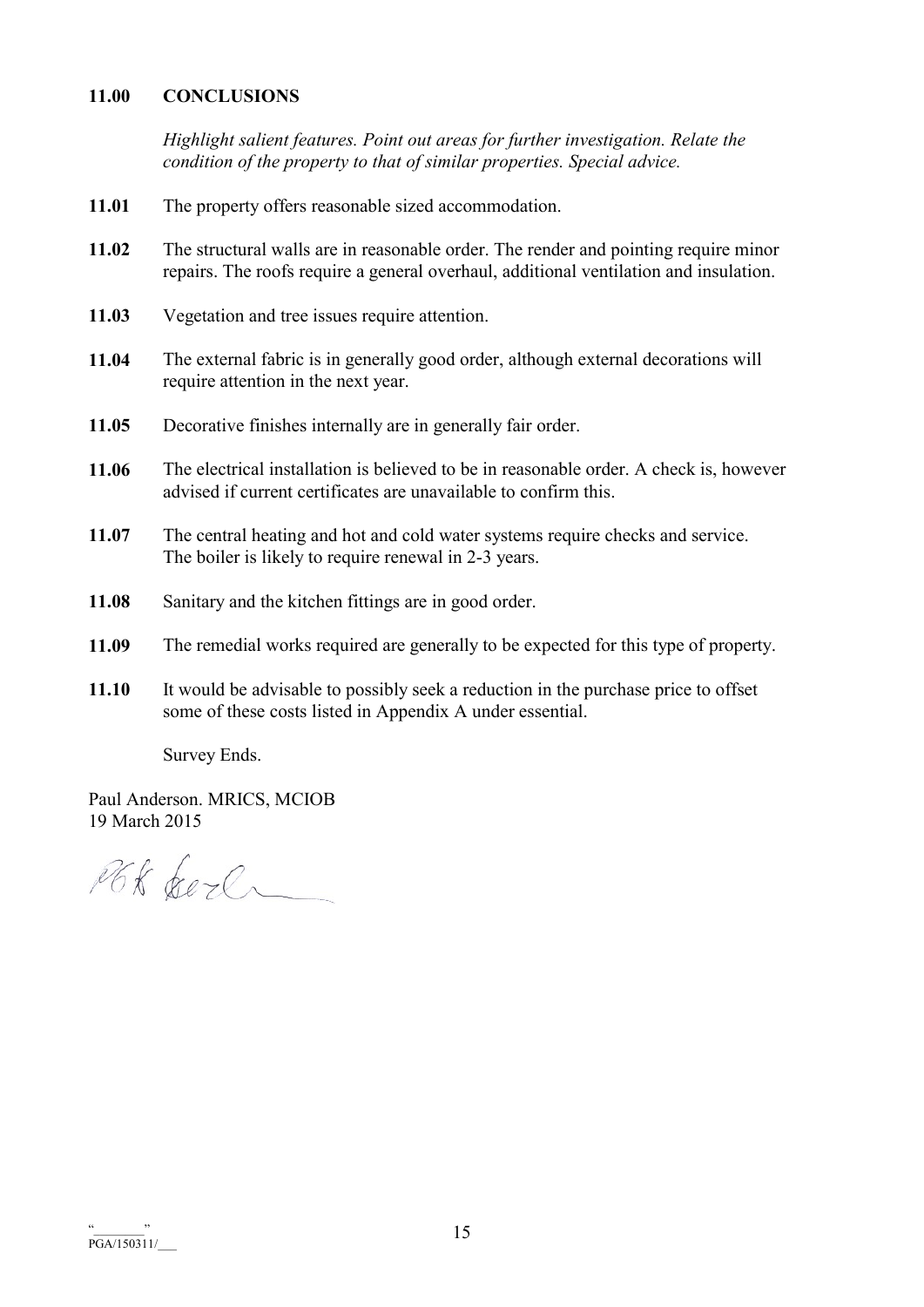# APPENDIX 'A' - COST SUMMARY

# REMEDIAL WORKS

# Works Considered Essential

|      |                                                                          | Total | £3,600 |
|------|--------------------------------------------------------------------------|-------|--------|
| 8.02 | Trim trees and remove vegetation to grounds and boundaries.              |       | £800   |
| 6.05 | Engineer's report and service of heating and hot and cold water systems. |       | £300   |
| 6.02 | Electrical test and report. Up grade.                                    |       | £500   |
| 5.11 | Redecoration of remaining external joinery.                              |       | £200   |
| 5.03 | Improve roof ventilation.                                                |       | £900   |
| 5.03 | Overhaul main roof. Remove moss and lichen.                              |       | £400   |
| 5.02 | Minor repairs to chimney stacks. Clear moss/lichen.                      |       | £200   |
| 4.05 | Isolated repairs to brickwork pointing render and touch-in decoration.   |       | £300   |

# Works Considered Desirable

|      |                                                       | <b>Total</b> | £3,300 |
|------|-------------------------------------------------------|--------------|--------|
| 9.02 | Install 2no' fans. Check existing. Adapt cooker hood. |              | £900   |
| 9.01 | Increase loft insulation.                             |              | £300   |
| 8.03 | Boundary repairs/maintenance.                         |              | £300   |
| 8.01 | General maintenance to outbuildings.                  |              | £500   |
| 6.06 | CCTV survey and jetting.                              |              | £500   |
| 6.06 | Works to storm and foul water fittings.               |              | £300   |
| 6.04 | Lag all concealed/unlagged pipes, tanks and fit lid.  |              | £200   |
| 5.07 | Smoke test to lounge fire. (If used)                  |              | £100   |
| 5.04 | Overhaul uPVC windows and doors.                      |              | £200   |

The above costs do not allow for any specialist fees or VAT.

 It should also be noted that these costings are for guidance purposes only and do not represent an actual estimate from a builder.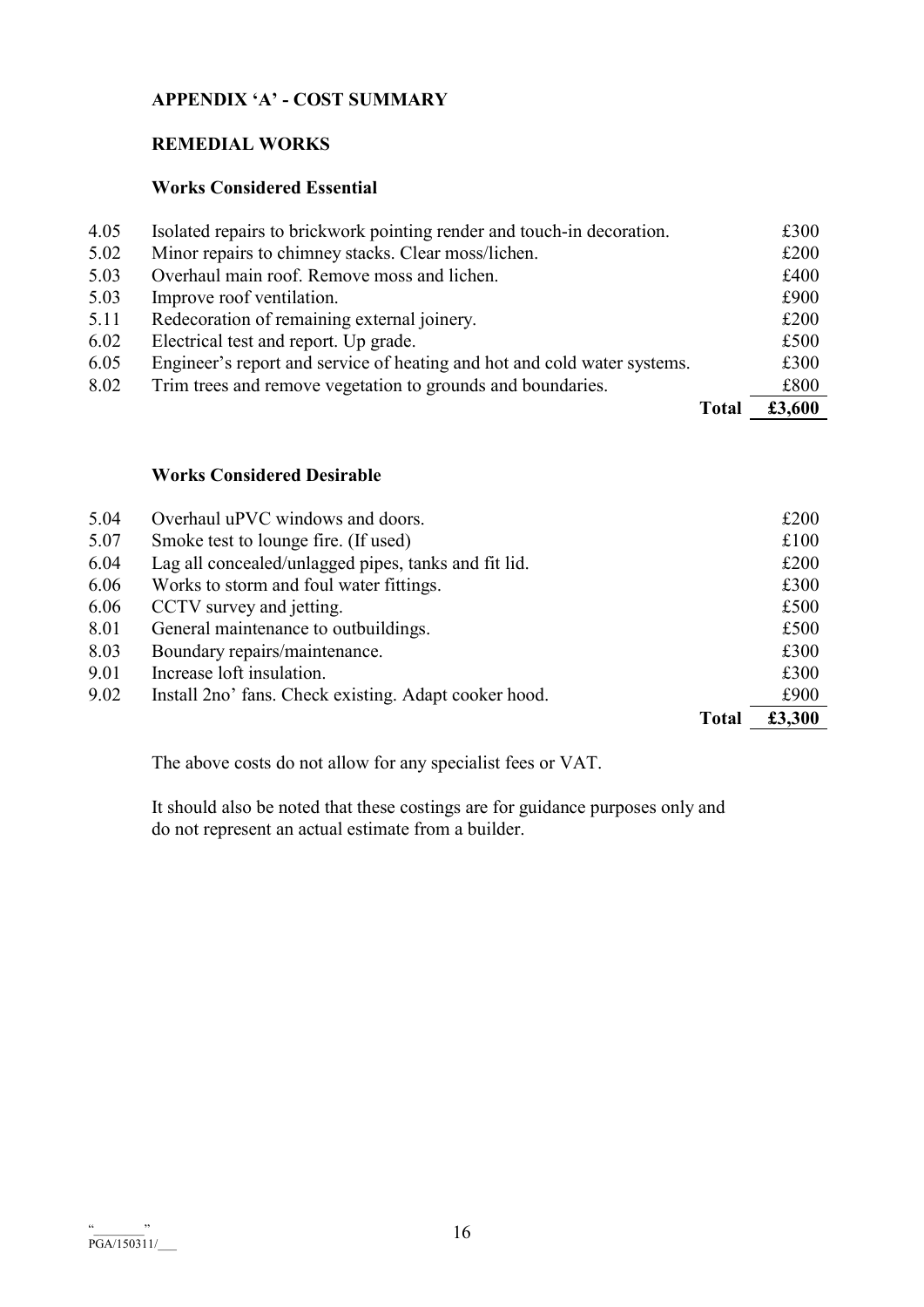# Appendix B – Contractor List

The following are a guide to recommended contractors for general and specific works. Additional advice can be provided as required.

| <b>Trade</b>               | <b>Contractor details</b>           | <b>Contact numbers</b> |
|----------------------------|-------------------------------------|------------------------|
| General Building/Roofing   | Ian Dyble                           | 07778 766664           |
|                            | <b>Rightway Construction</b>        | 01206 273861           |
| <b>Windows Replacement</b> | <b>Colin Moyes</b>                  | 01449 615548           |
|                            | Home Improvements                   | 07802 927885           |
| Kitchens and Bathrooms     | John Anderson                       | 07884 107116           |
|                            | Anderson Kitchens and Bathrooms     | 01473 890901           |
| Decorating                 | Tony Ryder                          | 01473 620828           |
|                            | <b>Grange Decorating</b>            | 07733 323274           |
| Electrics (Colchester)     | <b>Godfrey Batson</b>               | 01473 835840           |
|                            | <b>MGS</b> Electrical Installations | 07771 534379           |
| Electrics (Ipswich)        | <b>Graham Barton</b>                | 0800 298 1580          |
|                            | <b>Barton Electrical</b>            | 07976 685746           |
| Plumbing/Heating           | A W Weston                          | 01473 726554           |
|                            | A W Services                        | 07850 797858           |
| Drains etc                 | Ian Dyble                           | 07778 766664           |
|                            | <b>Rightway Construction</b>        | 01206 273861           |
| Garden Maintenance         | <b>Stuart Young</b>                 | 07974 400 760          |
|                            | The Lawn Ranger                     |                        |